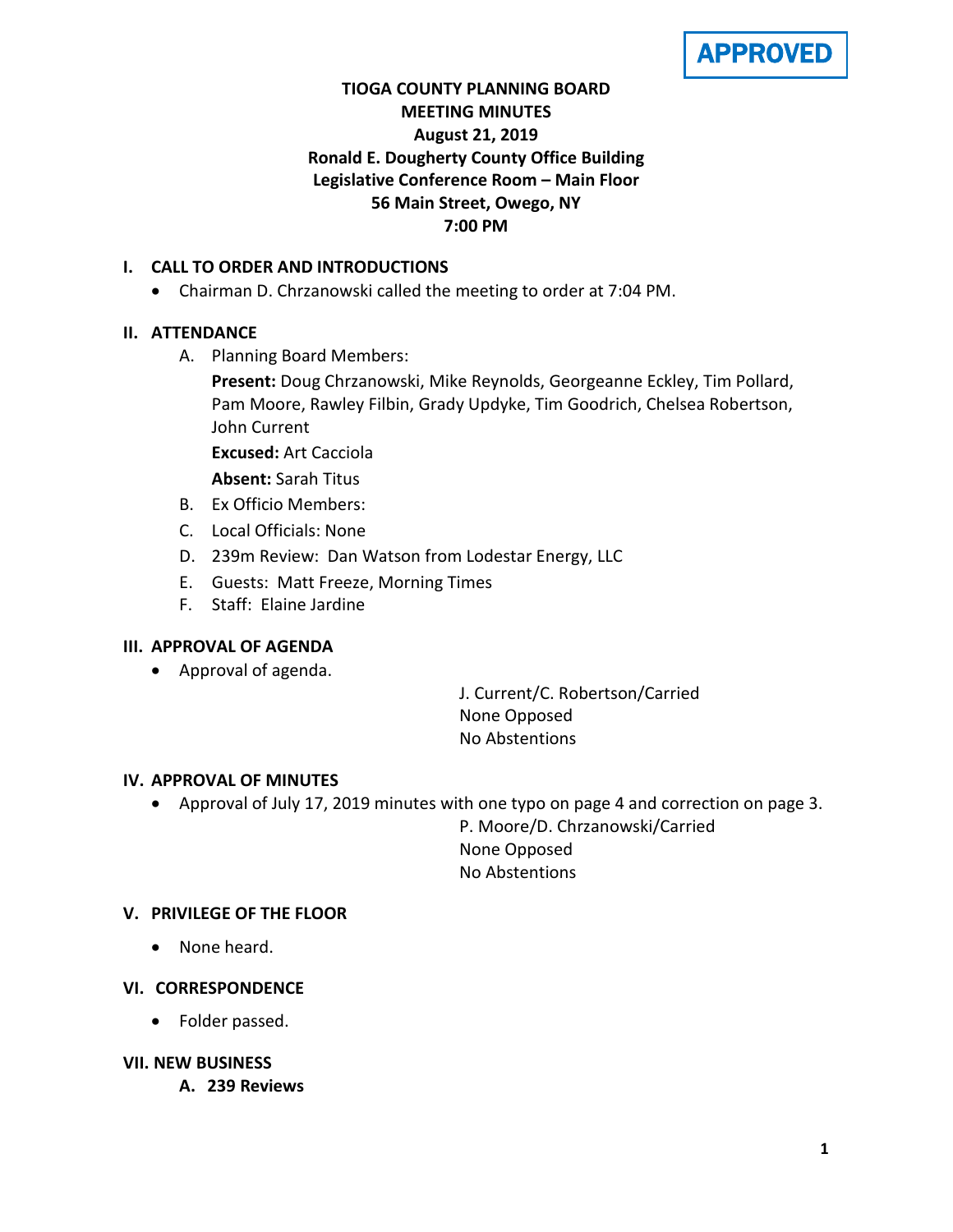

## **1. County Case 2019-012: Town of Nichols, Site Plan Review/Solar Energy Systems Permit, Lodestar Energy, LLC**

The applicant is proposing to construct and operate a 4.5 MW/AC major solar collection system via leasing nearly 20 acres (on the north side of Smith Creek Rd) of the 158-acre property. The site will be accessed by using and extending an existing 18' wide gravel private drive from Smith Creek Road.

Electric power generation from the solar panels will be connected to NYSEG's electric grid by a transformer. This project will also provide critical battery storage to NYSEG's local infrastructure. Approximately 400 Nichols households will benefit by reduction of their current electricity rate. Construction is expected to take up to 19 weeks. A 7-foot high security fence with locking gate will encompass all panels and electrical components.

The case is subject to 239 review because the parcel is within 500 feet of a property with farmland enrolled in the NYS Agricultural Districts Program. The Town of Nichols has completed the Agricultural Data Statement form and is conducting the process.

This solar PV power generation project will provide a direct benefit to the community by discounting electric rates for local participating residents. This proposal appears to meet all applicable Town of Nichols codes and regulations. However, the applicant must complete a consultation with NY SHPO and obtain a No Adverse Impact to historic and cultural resources letter, as this project is located within SHPO's Archaeological Sensitive Zone.

While the project site is located in a medium priority area for preservation of farmland according to Tioga County's 2015 Agricultural and Farmland Protection Plan, NYS Department of Agriculture and Markets has given the project a cursory review. Ag & Markets staff commented that the project location is suitable as the site is not located on prime farmland, is out of the floodplain, and has soil groups of 6 and 7, which are less favorable to agricultural production. Furthermore, the landowner will continue to have agricultural operations and active farmland on the remainder of this large property.

*\*\*\*Added Update from Pam Moore - Dan Watson of Lodestar Energy spoke with Bob Somers at NYS Agriculture and Markets, who referred him to guidance documents for locating industrial scale solar projects on farmland, including NYS Ag& Markets' "Guidelines for Agricultural Mitigation for Solar Energy Projects." Dan Watson obtained the agricultural information stated above from these Guidelines. Ag & Markets did not conduct a site review for this solar project, as Lodestar Energy's engineer had stated in the submitted project materials.\*\*\**

Staff recommends approval of the Site Plan Review / Solar Energy Systems Permit with the condition of obtaining the NY SHPO clearance letter.

**P. Moore** commented that NYS Agriculture & Markets probably would not make any recommendations on solar projects displacing farming, or the suitability of a solar project on farmland.

**D. Watson** updated the Board that they had done a SHPO consultation and they do have a NY SHPO clearance letter. E. Jardine said she would remove that condition and requested Dan to email that letter to her.

**Q. T. Goodrich** – This property is not in the NYS Agricultural Districts Program? **A. E. Jardine** – No, but a nearby property is, and that is what triggers the 239 referral.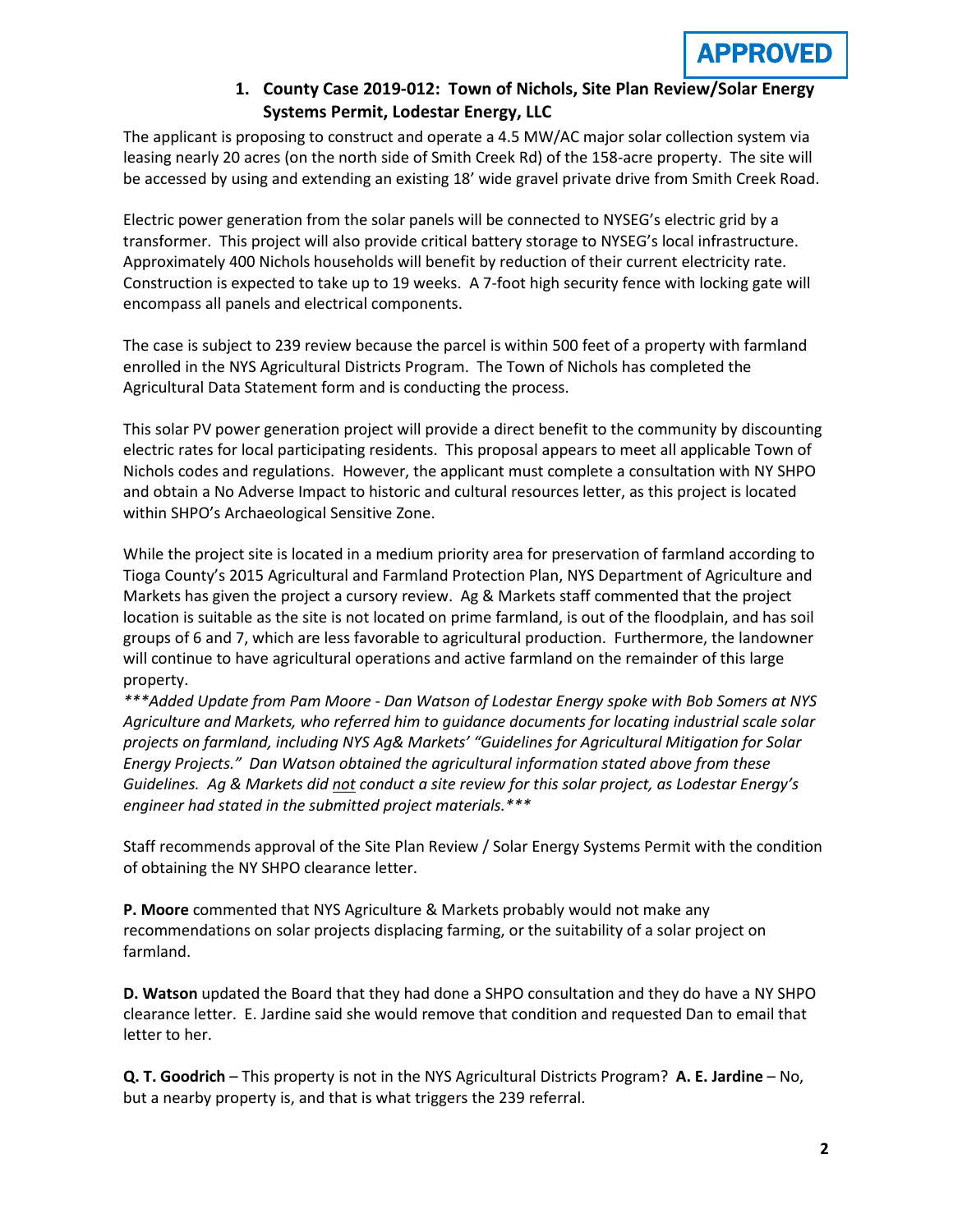

**C. P. Moore** – P. Moore had several comments on this proposal, mostly that the nearby Hunt Creek Road property on which Lodestar is also proposing a solar project is much less conducive to agricultural production, and therefore more desirable for solar project. This Smith Creek Road property is targeted for agricultural protection according to the Town of Nichols 2013 Agricultural & Farmland Protection Plan of 2012 (she showed TCPB members the map from the Plan). **D. Watson** commented that this solar project would financially allow this landowner to continue to lease the remaining acreage of the property to the farmer working the land.

**Q. P. Moore** – The access road is right on the western property line, very close to the McBride's house. Why can't this be moved further east on Smith Creek Road? **A. D. Watson** – Because the land is too steep elsewhere along Smith Creek Road. **P. Moore** – Where is the landscaping that is required in the Town of Nichols Solar law? **D. Watson** – Along Smith Creek Road (D Chrzanowski pointed to this on the Site Plan drawing). There are existing trees, and where there are gaps, we will plant new ones.

**D. Chrzanowski** – Commented that they might want to check their stormwater calculations again because the access road covers significant land area and this could add up to more than 1 acre. **D. Watson** commented that Lodestar Energy selected this site because of the new 3-phase electricity infrastructure provided to the new industries located here.

**Q. P. Moore** – What is the purpose of the battery storage? **A. D. Watson** – to stabilize voltage.

#### **Motion to recommend disapproval of the Site Plan Review / Solar Energy Systems Permit:**

**T. Pollard/P. Moore/Not Carried Yes 5 No 5 (D. Chrzanowski, C. Robertson, J. Current, R.Filbin, T. Goodrich Abstention 0**

#### **2. County Case 2019-013: Town of Nichols, Special Use Permit, Burlingame**

The applicant is requesting a special use permit to establish and operate a dog grooming business within their home. There will be no workers other than themselves. Applicant states hours of operation will be 9:00 AM to 5:00 PM Monday through Friday, and expects to service 3 to 4 dogs daily. The dogs will be housed in an indoor kennel when they are not being groomed and until owners pick them up.

Customers will park in their driveway, where applicant states there is plenty of room for customer parking. Applicant plans to have one door sign and one ground sign at the end of their driveway.

This project location is within 500 feet of a property enrolled in the NYS Agricultural Districts Program. The Town of Nichols has conducted the Agricultural Data Statement process.

The applicant is following proper local approval procedure to establish this in-home business

Staff recommends approval of the Special Use Permit with the condition that the Town of Nichols officials conduct a Short EAF SEQR review and that the applicant's proposed signs comply with the Sign section of the Town of Nichols zoning code.

#### **Motion to recommend approval of the Special Use Permit with the conditions noted:**

| R. Filbin/ T. Pollard / Carried |    |
|---------------------------------|----|
| Yes                             | 10 |
| Nο                              | n  |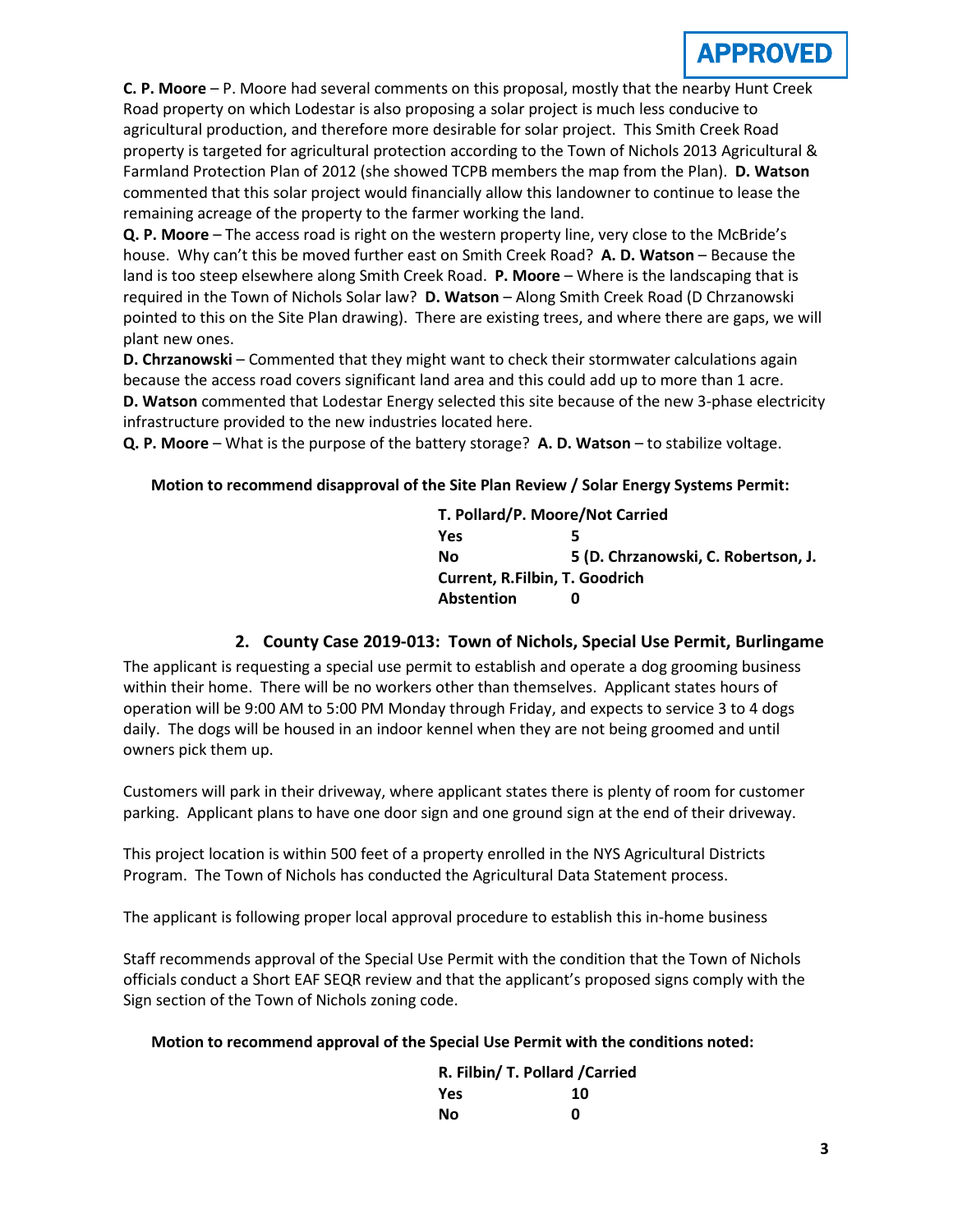

### **VIII. REPORTS**

- **A. Local Bits and Pieces**
	- **1. Town of Candor A. Cacciola** 
		- Not in attendance.
	- **2. Town of Nichols**  P. Moore
		- I heard there was a beaver dam blown up down by Crown Cork & Seal. Who would have jurisdiction over this? D. Chrzanowski said that NYS DEC issues permits for eliminating beaver dams.

## **3. Town of Berkshire** – T. Pollard

- AT&T has applied for SPR for a 235-foot telecommunications tower. Should come to TCPB for recommendation next month.
- Recreation committee has contracted for engineering and landscape architecture services to design a town park and trails on town land behind the Town Hall and along the short line RR tracks.

## **4. Town of Tioga –** D. Chrzanowski

- No report.
- **5. Village of Waverly –** R. Filbin
	- No report.
- **6. Village of Owego** G. Eckley
	- DRI projects were announced a couple weeks ago.
- **7. Town of Newark Valley** S. Titus
	- Not in attendance.
- **8. Village of Newark Valley –** M. Reynolds
	- A resident survey will be taken for the comprehensive plan update.
	- The storm on Sunday caused a lot of damage in Trout Ponds Park, which is now temporarily closed. New playground equipment was damaged.
- **9. Town of Owego** J. Current and C. Robertson
	- No report.
- **10. Town of Barton** G. Updyke
	- No report.
- **11. Town of Richford** vacant
- **12. Spencer** T. Goodrich